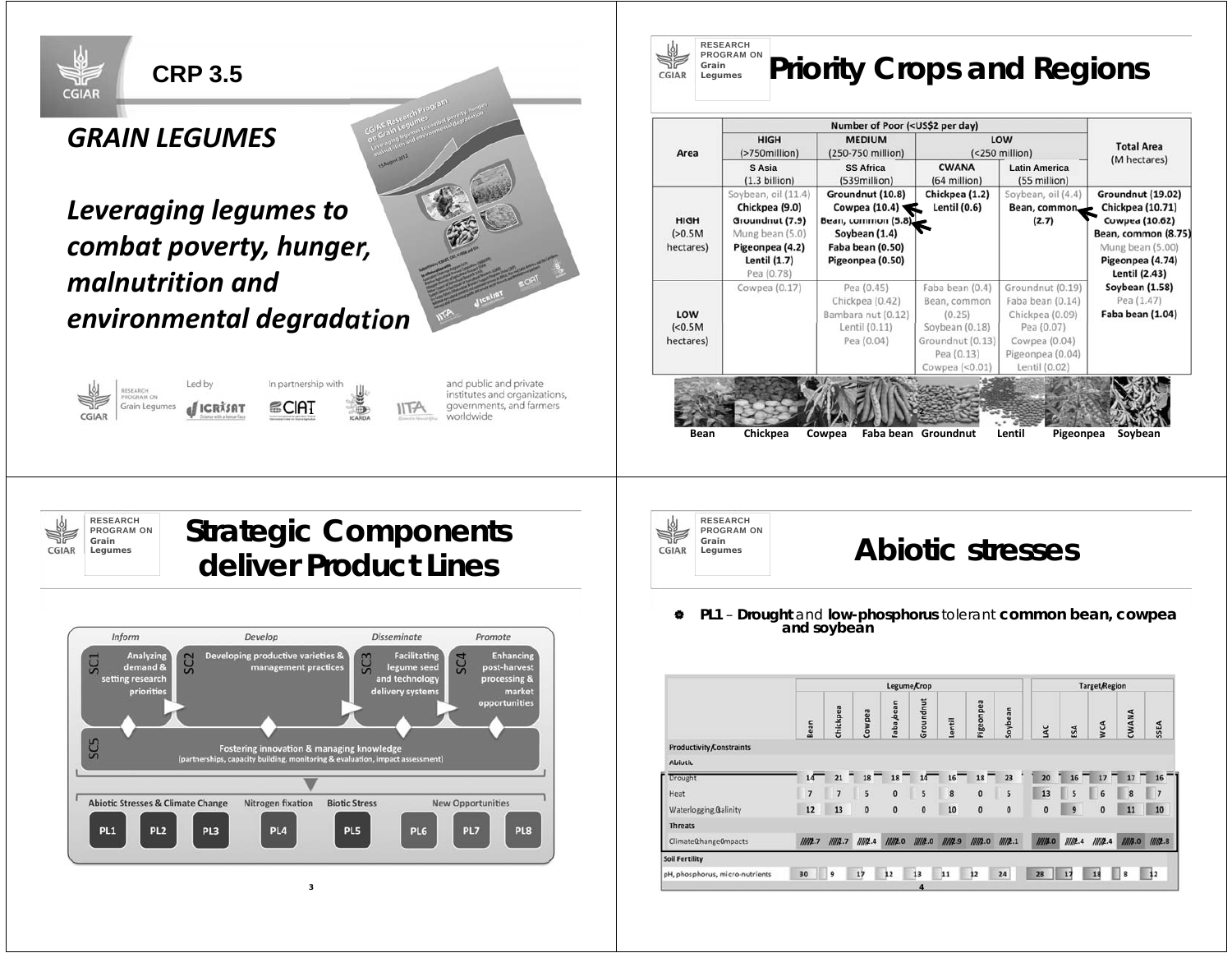#### RESEARCH PROGRAM ON **Grain Legumes Drought Tolerance improves Yield Potential**

**CGIAR** 



|                          | Yield (Kg / ha) |           |  |  |  |  |  |  |  |
|--------------------------|-----------------|-----------|--|--|--|--|--|--|--|
|                          | <b>Drought</b>  | Irrigated |  |  |  |  |  |  |  |
| SCR <sub>2</sub>         | 2246            | 3744      |  |  |  |  |  |  |  |
| SCR <sub>3</sub>         | 2064            | 3859      |  |  |  |  |  |  |  |
| SCR <sub>4</sub>         | 2027            | 3704      |  |  |  |  |  |  |  |
| <b>SCR 16</b>            | 1970            | 4161      |  |  |  |  |  |  |  |
| SER 16 (TOL. CHECK)      | 1988            | 3422      |  |  |  |  |  |  |  |
| T. CANELA (COMM.<br>CH.) | 1427            | 2887      |  |  |  |  |  |  |  |
| $LSD$ (0.05)             | 516             | 473       |  |  |  |  |  |  |  |



#### Soil Characteristics

|                   | Depth. | рH                 | % O.M.      | $AI -$<br>meg/   | Κ-<br>meq/       | Ca -<br>meg/     | $Mq -$<br>meg/   | Σ<br><b>Bases Sat All</b> | %                                 | Ca/<br>Mg | P   | Zn<br>ppm   ppm   ppm | в                                            | CEC-<br>meg/     |
|-------------------|--------|--------------------|-------------|------------------|------------------|------------------|------------------|---------------------------|-----------------------------------|-----------|-----|-----------------------|----------------------------------------------|------------------|
|                   | - cm   |                    |             | 100 <sub>q</sub> | 100 <sub>q</sub> | 100 <sub>q</sub> | 100 <sub>q</sub> |                           |                                   |           |     |                       |                                              | 100 <sub>g</sub> |
| Crítical<br>level |        | $ $ < 5.5<br>> 6.5 | 1.7a<br>2.6 | > 1.0            | < 0.15           | < 4.5            | < 2.0            | $1 - 5$                   | >10<br>S. Min;<br>> 50<br> S. Org |           |     |                       | 4,0 < 15 $\left  0.8 \right ^{0,4}$ a<br>0.6 |                  |
| Lote<br>$C-4-11$  | 10     | 5,31               | 5,34        | 0,30             | 0,26             | 7,26             | 2,49             | 10,3                      | 2,9                               | 2,9       | 6,5 | 5,7                   | 0,7                                          | 16,1             |





### **Legumes Abiotic stresses**

**PL2** – **Heat-tolerant chickpea, common bean**, **faba bean** and **lentil**

|                                 | Legume/Crop    |                |             |                      |              |                  |           |              |              | <b>Target</b> Region |              |         |                |  |  |
|---------------------------------|----------------|----------------|-------------|----------------------|--------------|------------------|-----------|--------------|--------------|----------------------|--------------|---------|----------------|--|--|
|                                 | Bean           | Chickpea       | Cowpea      | Faba <sub>bean</sub> | Groundnut    | Lentill          | Pigeonpea | Soybean      | LAC          | ESA                  | <b>WCA</b>   | CWANA   | SSEA           |  |  |
| <b>Productivity/Constraints</b> |                |                |             |                      |              |                  |           |              |              |                      |              |         |                |  |  |
| <b>Abiotic</b>                  |                |                |             |                      |              |                  |           |              |              |                      |              |         |                |  |  |
| Drought                         | 14             | 21             | 18          | 18                   | 14           | 16               | 18        | 23           | 20           | 16                   | 17           | 17      | 16             |  |  |
| Heat                            | $\overline{ }$ | $\overline{7}$ | 5           | $\bf{0}$             | 5            | $\boldsymbol{8}$ | $\bf{0}$  | 5            | 13           | 5                    | 6            | 8       | $\overline{7}$ |  |  |
| Waterlogging, Galinity          | 12             | 13             | $\mathbf 0$ | $\mathbf{0}$         | $\mathbf{0}$ | 10               | $\pmb{0}$ | $\mathbf{0}$ | $\mathbf{0}$ | 9                    | $\mathbf{0}$ | 11      | 10             |  |  |
| <b>Threats</b>                  |                |                |             |                      |              |                  |           |              |              |                      |              |         |                |  |  |
| Climate@hange0mpacts            | IIIIR.7        | III/17.7       | III/1.4     | III/2.0              | III/2.0      | III/II2.9        | III/12.0  | III/12.1     | III/3.0      | III/12.4             | III/R.4      | III/3.0 | 11112.8        |  |  |
| Soil Fertility                  |                |                |             |                      |              |                  |           |              |              |                      |              |         |                |  |  |
| pH, phosphorus, micro-nutrients | 30             | 9              | 17          | 12                   | 13           | 11               | 12        | 24           | 28           | 17                   | в<br>18      | 8       | 12             |  |  |
|                                 |                |                |             |                      | 8            |                  |           |              |              |                      |              |         |                |  |  |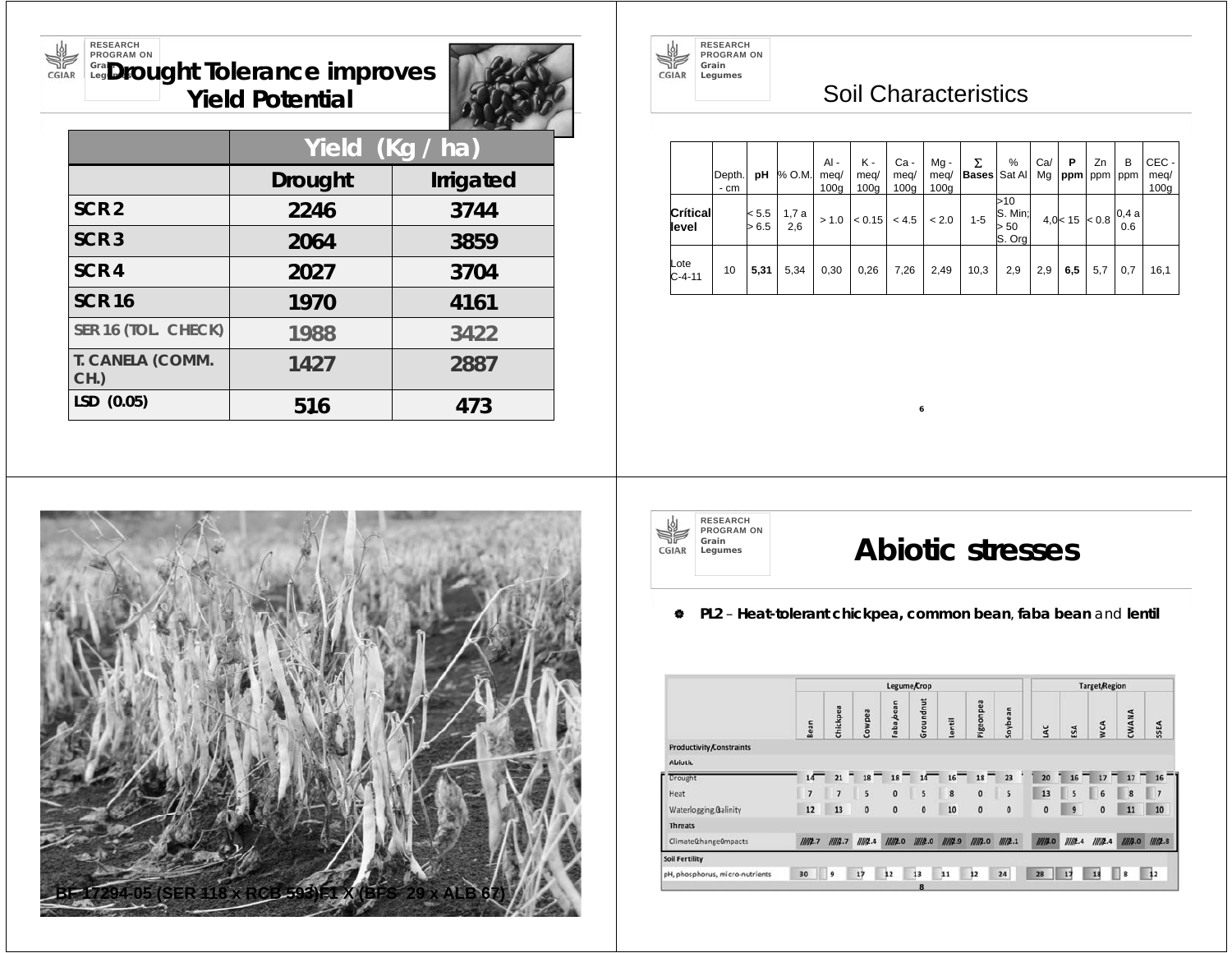

**11**

**12**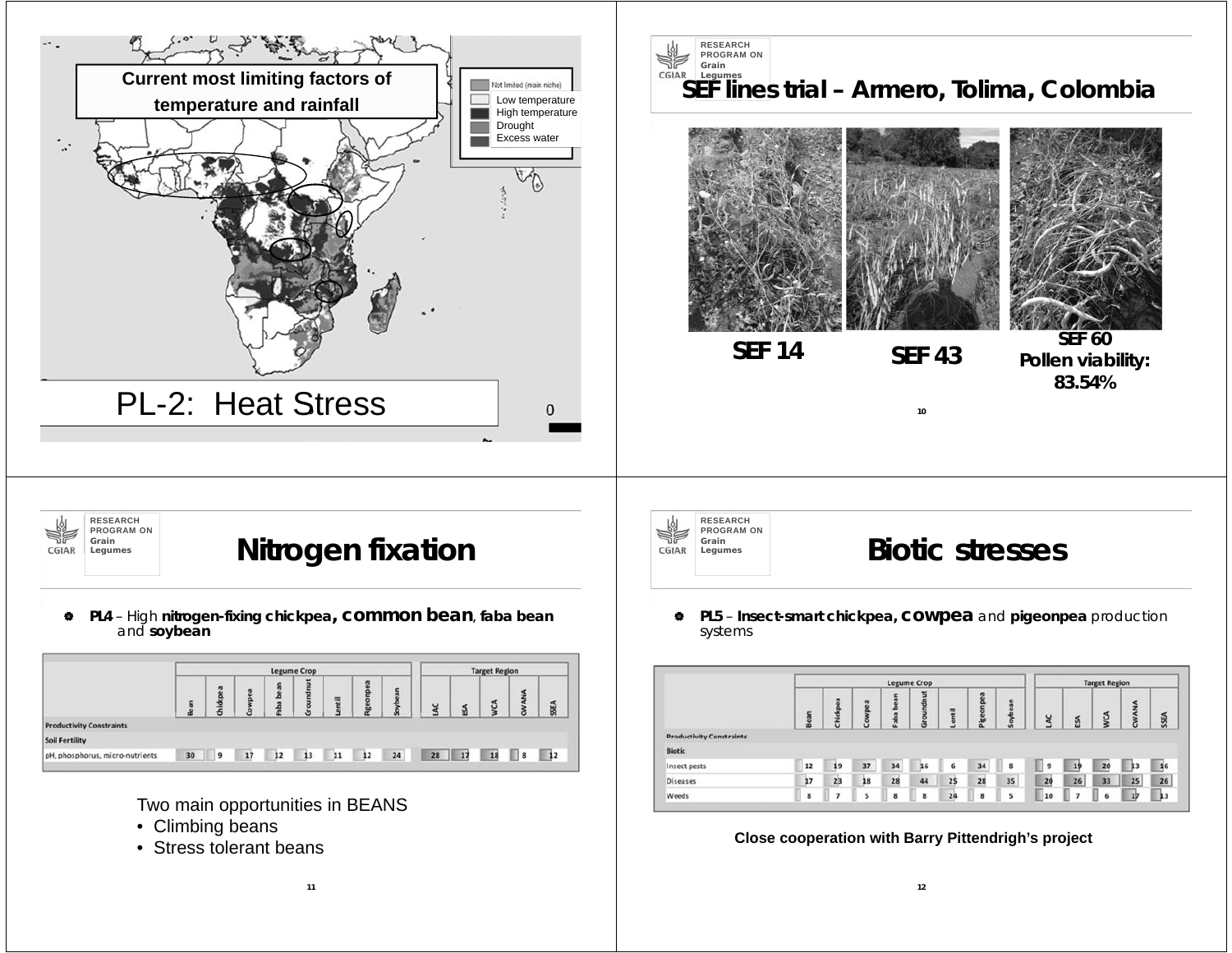**RESEARCH**  PROGRAM ON**Grain** CGIAR Legumes

#### **CRP4 on Agriculture for Health and Nutrition (A4NH)**

- ₩ The home of HarvestPlus (Biofortication)
- ♦ Goal: Improvement of major crops as sources of micronutrients (iron, zinc, vitamin A)

#### ♦ Beans:

- $\circledast$  one of the original crops (since 1994)
- දඹු Increased concentration from ~50 ppm to 90+ ppm

**13**

ඏ Especially successful with climbing beans



# **Legumes Refocusing the CGIAR on Research for** *Development*

#### SLOs: System Level Outcomes

- € Poverty reduction
- ⊛ Food security
- ♧ Nutrition and health
- ලි Environmental protection

IDOs: Intermediate Development Outcomes

Research outcomes

Research outputs **<sup>14</sup>**

RESEARCH PROGRAM ON**Grain** CGIAR

## **Legumes Common CRP IDOs**

- **1.Improved productivity** in pro-poor food systems
- **2. Increased and stable access to food** commodities by rural and urban poor
- **3.Increased CONSUMPTION** of safe, nutritious foods by the poor, especially among nutritionally vulnerable women and children
- **4.Increased and more equitable INCOME** from agricultural and natural resource management and environmental services earned by low income value chain actors
- **5. Increased control of assets, inputs, decision-making and benefits by women and other marginalized groups**
- **6.Increased capacity to innovate** within low income and vulnerable rural communities allowing them to seize new opportunities to improve livelihoods and increase household income

RESEARCH PROGRAM ON**Grain** CGIAR

## **Legumes Common CRP IDOs**

- **7.** Increased **Capacity to adapt** to environmental and economic variability, shocks and longer term changes in low income communities
- 8. Additional **policies** supporting sustainable and equitable agricultural<br>and natural resource management developed and adopted by agricultural,<br>conservation and development organizations, national governments and<br>interna
- **9. Minimized adverse environmental effects** of increased production and intensification
- **10. Greater resilience** of agricultural/forest/water based/mixed crop livestock, aquatic systems through enhanced ecosystem services
- **11.** Increased Carbon sequestration and reduction of greenhouse gases through improved agriculture and natural resources management